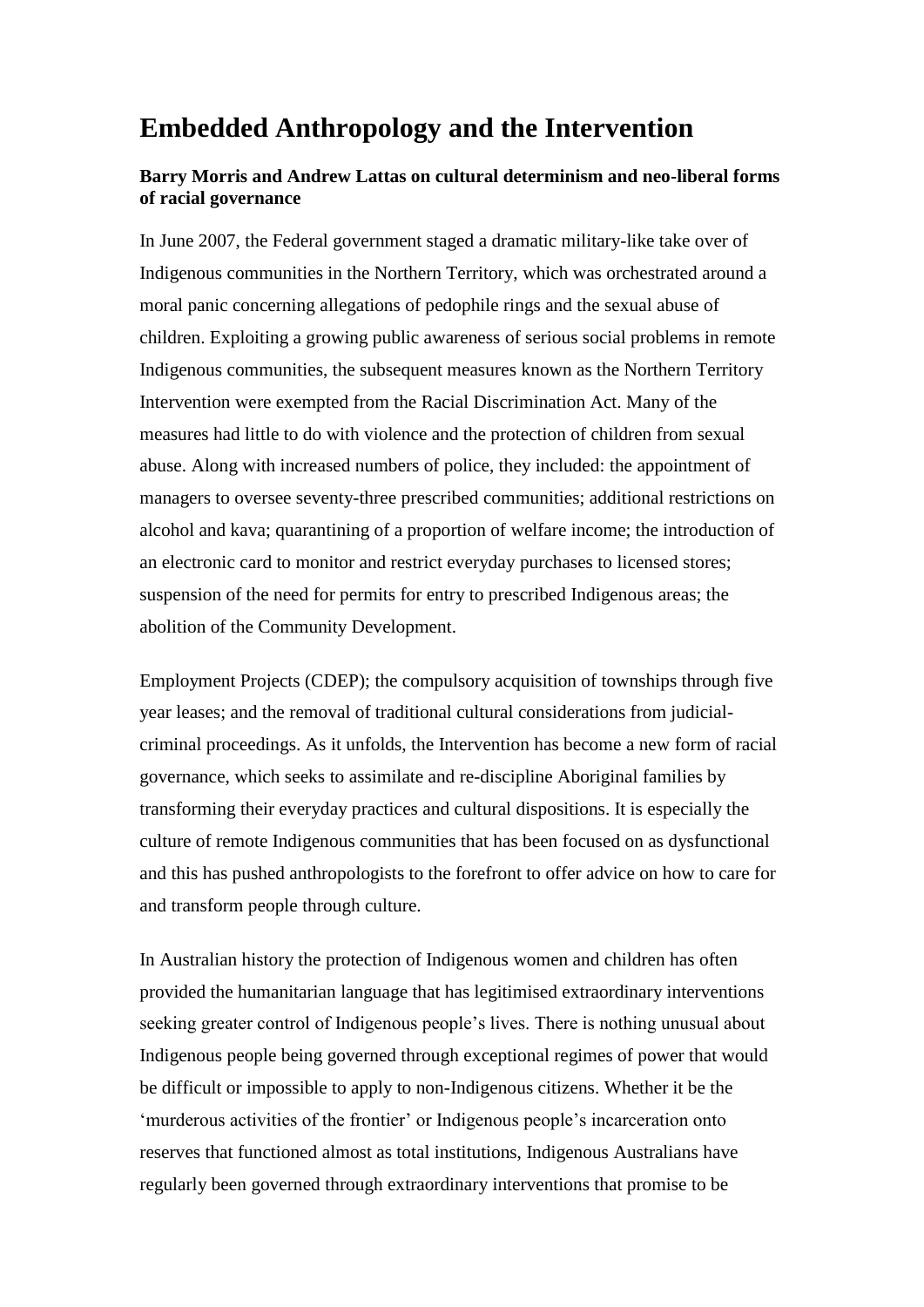temporary until people have been normalised and transformed into self-governing disciplined subjects. As the ex-army officer and government minister who initiated the NT Intervention, Mal Brough, put it: ‗Stabilise, normalise, exit'.

It was Carl Schmitt who noted that sovereignty lies in the legal power to create exemptions to the norm. Developing this point, Giorgio Agamben argues that exceptional measures have been made into a modern-day technique of government. The current Intervention justifies its extraordinary necessity through moral critiques of the welfare state, the pathologies and dysfunctions of Indigenous culture, and the policies and institutions of self-determination. There is a collective pretence that it has not been inadequate funding, high staff turnover, poor planning, constantly changing policies and ineffective management which have led to poor health, education, housing, employment and material living standards for Indigenous people. Instead, Aboriginal culture and self-determination are blamed even though there is good reason to question the token and limited forms of self-management given to Indigenous citizens. Today, many politicians, academics and journalists justify the Intervention as a movement away from the abstract, wishy-washy, idealist, political objectives of Indigenous self-determination and towards realising practical, measurable goals that will truly benefit Indigenous communities.

Conveniently, this discourse shifts mainstream government failures onto Indigenous people—onto their assumed inability to govern themselves both at a collective and personal level.

Helping to legitimise the Intervention as the rational implementation of humanitarian objectives has been the creation of a huge statistical web around remote Indigenous people. Statistics dominates discussions about the Intervention's legitimacy. Those statistics measure deviations from the norm and promise to adjust and calibrate interventions to produce social and cultural progress. Statistics serve to create for officials and Indigenous people a state of anxiety about the future health, education, employment and safety of loved ones, which allows the Intervention to offer itself as a practical solution. The Intervention could not exist without the production of this heightened sense of risk—without this statistically mediated and managed moral panic which exploits genuine public concern about child neglect and abuse. This rational web of humanitarian surveillance highlights Indigenous people's collective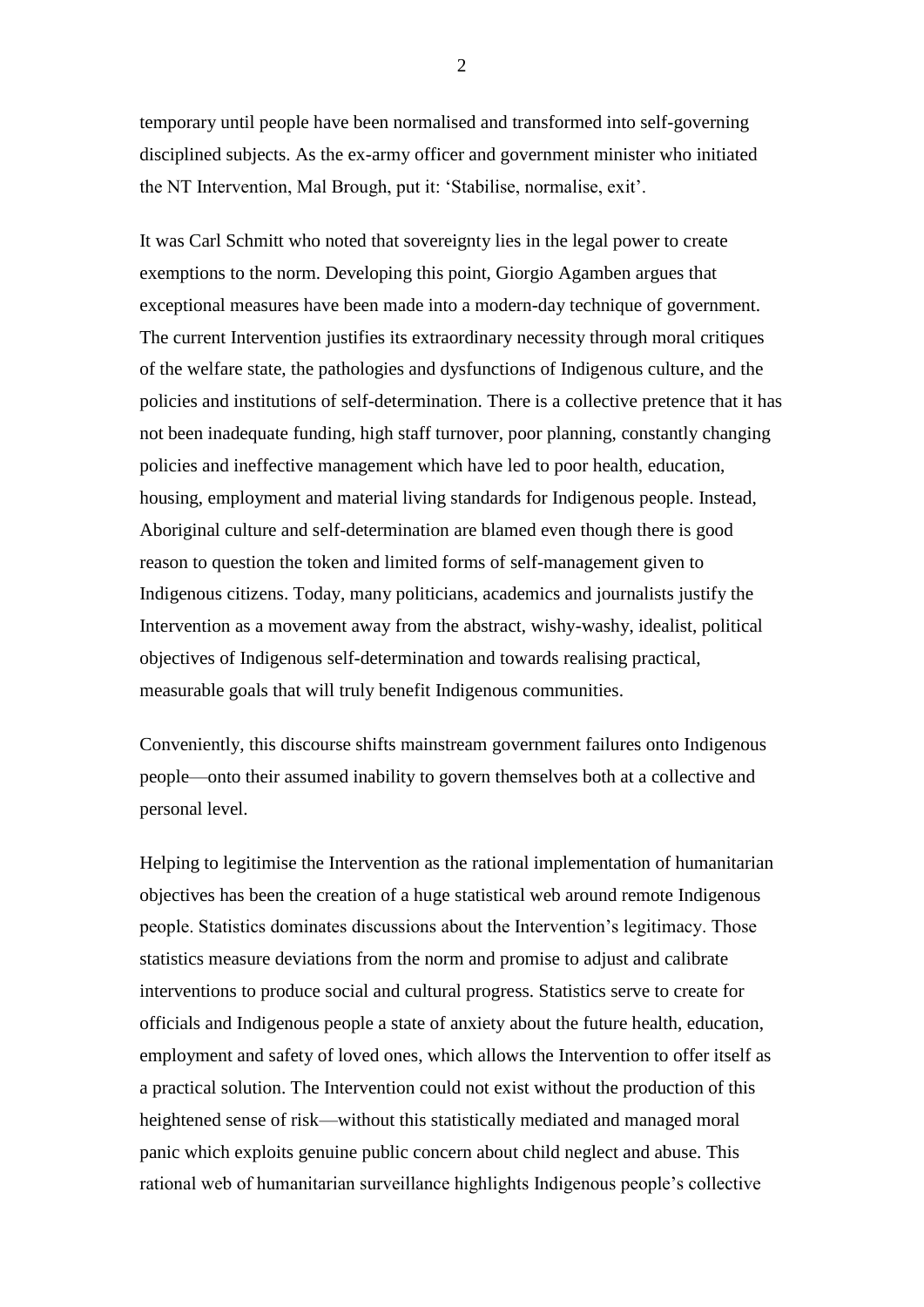and personal failures; it measures supposedly their collective preparedness and individual willingness to care for themselves and their children. Statistics have become part of a governmental apparatus that confronts Indigenous people, that interpellates and problematises them by mirroring them back in ways that reinforce mainstream critiques and judgements that nowadays focus not on race but on poor cultural practices.

Contributing to the rationalisation and normalisation of the Intervention has been a widespread use of ethnographic data and anthropological theory by politicians, public servants, journalists and the wider public. Some anthropologists have actively embraced the public limelight to articulate cultural determinist arguments which criticize both customary and contemporary Indigenous culture as the true, hidden source of Indigenous problems. Whereas culture, especially 'traditional' culture, was previously seen as the salvation of Indigenous remote communities, the focus now is on uncovering and eliminating the dysfunctional aspects of Indigenous culture. Under the Intervention, the rise of cultural determinist arguments has operated as a form of psychological reductionism that allows for the internalisation of moral fault. Cultural determinism has worked to relocate the internalised sources of racial dysfunctionality from the realm of inherited biology to the realm of inherited culture. In terms of the history of anthropology, this is paradoxical for cultural analyses were once embraced and used to escape the reductionisms of biology and psychoanalysis, which posited their own internalised forms of dysfunctionality.

In public debate, a certain amount of ventriloquism has been involved on the part of senior anthropologists and other non-Indigenous commentators who invariably quote and hide behind leading Aboriginal intellectual brokers, such as Noel Pearson and his critiques of the welfare state as producing a culture of passivity and dysfunctionality in Indigenous communities. Pearson occupies a prominent place in conservative newspapers like The Australian which present his views as compatible with their own neo-liberal desires to wind back the welfare state or at least create a more tightly policed version of welfare that will continually monitor and refer subjects back to themselves. There is an ongoing desire to reshape welfare into a system of surveillance and tutelage that can transform subjects and subjectivities. Professors of anthropology Peter Sutton and Francesca Merlan in particular have supported the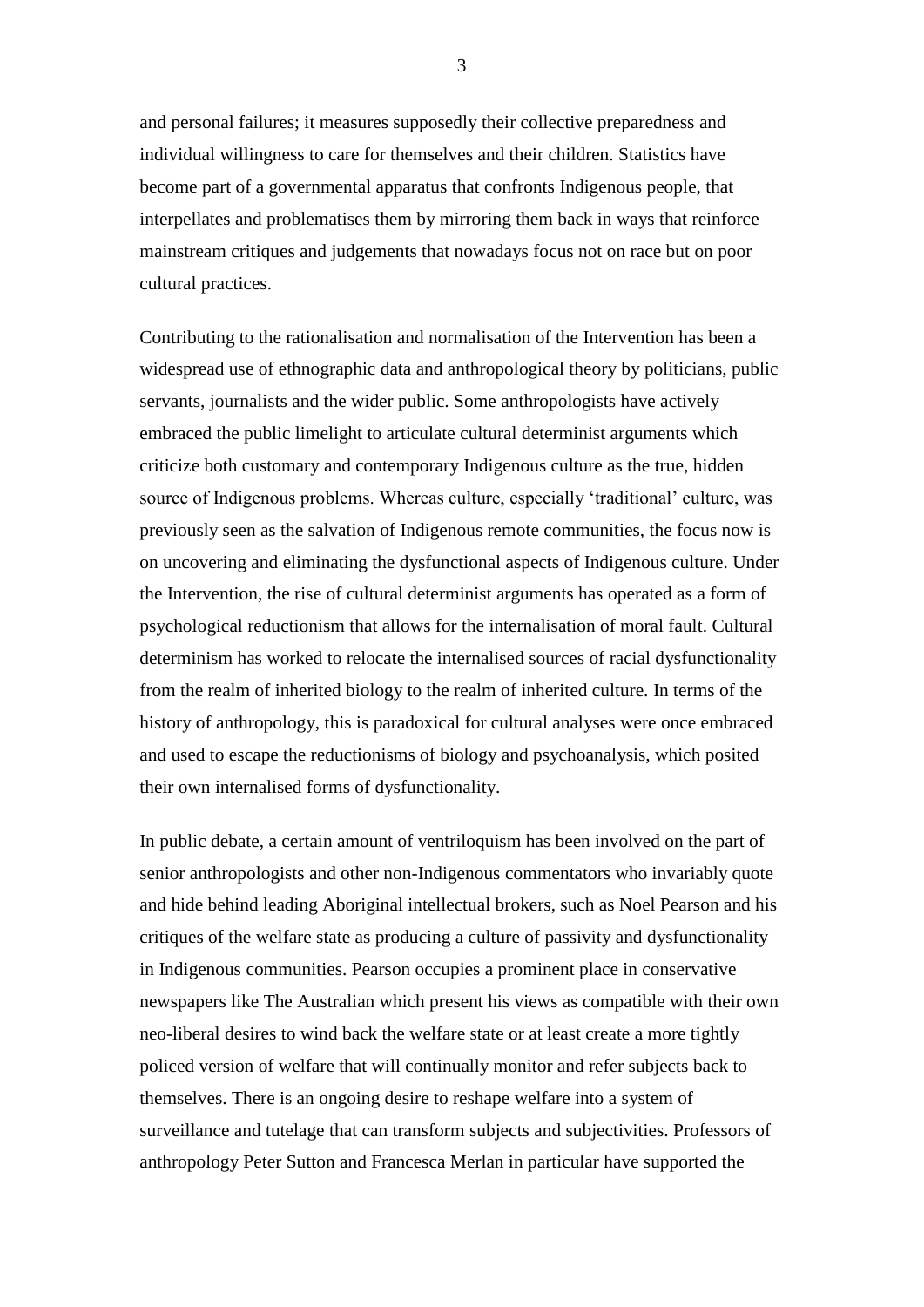current attempt to govern Indigenous people through instilling into them mainstream cultural dispositions. They accuse the welfare state of reinforcing aspects of Aboriginal culture which normalise and emphasise dependent states of being that are unsuited and dysfunctional in a modern world. Sutton calls for ‗a deep rather than superficial cultural redevelopment'. In her analysis of the school nutrition program reintroduced and expanded by the Intervention in 'prescribed' communities, Merlan warns against continuing it for too long because this might 'make capacity for independent action a casualty'. Merlan here echoes neoliberal claims that welfare state interventions do not emancipate individuals, but imprison them in forms of passive dependency. The Intervention's initiatives 'must only be temporary' and deployed for 'the shaping of human capacity'.

At the same time as we recognise the importance of adequate nutrition, we must also recognise a need just as urgent, if not more so, that people in these communities see some reason to shoulder more effectively the social responsibilities, and recognise the implications, of feeding, cooking, and basic everyday activities.

What is anthropology, here, if not an ideological advocate for new pedagogic disciplinary technologies premised on an assumption that people do not shoulder fully their everyday, moral, domestic responsibilities. The fact that many Indigenous people choose not to cook in overcrowded houses with many visitors is treated as a learnt, dysfunctional, cultural trait rather than a strategic choice made in a situation where people cannot control access to the resources in a refrigerator or pantry. Buying ready-made store food and giving it directly to particular individuals ensures that they, at least, are looked after. Instead of looking for the causes of people's everyday practices in the specificity of their current living conditions, there is a paternalistic assumption that people need to be taught how to realise their basic social responsibilities. Professor Jon Altman is one of the few anthropologists who has consistently publicly opposed the Intervention. In an important article he documents how anthropologists and public servants have re-contextualised and pathologised different Indigenous obligations to give. Lumping them together, they have homogenised different relations of reciprocity under the pejorative label of 'demand sharing'. This treatment of Indigenous people as victims of a customary kinship system, which is deemed inappropriate and dysfunctional in a modern world, assumes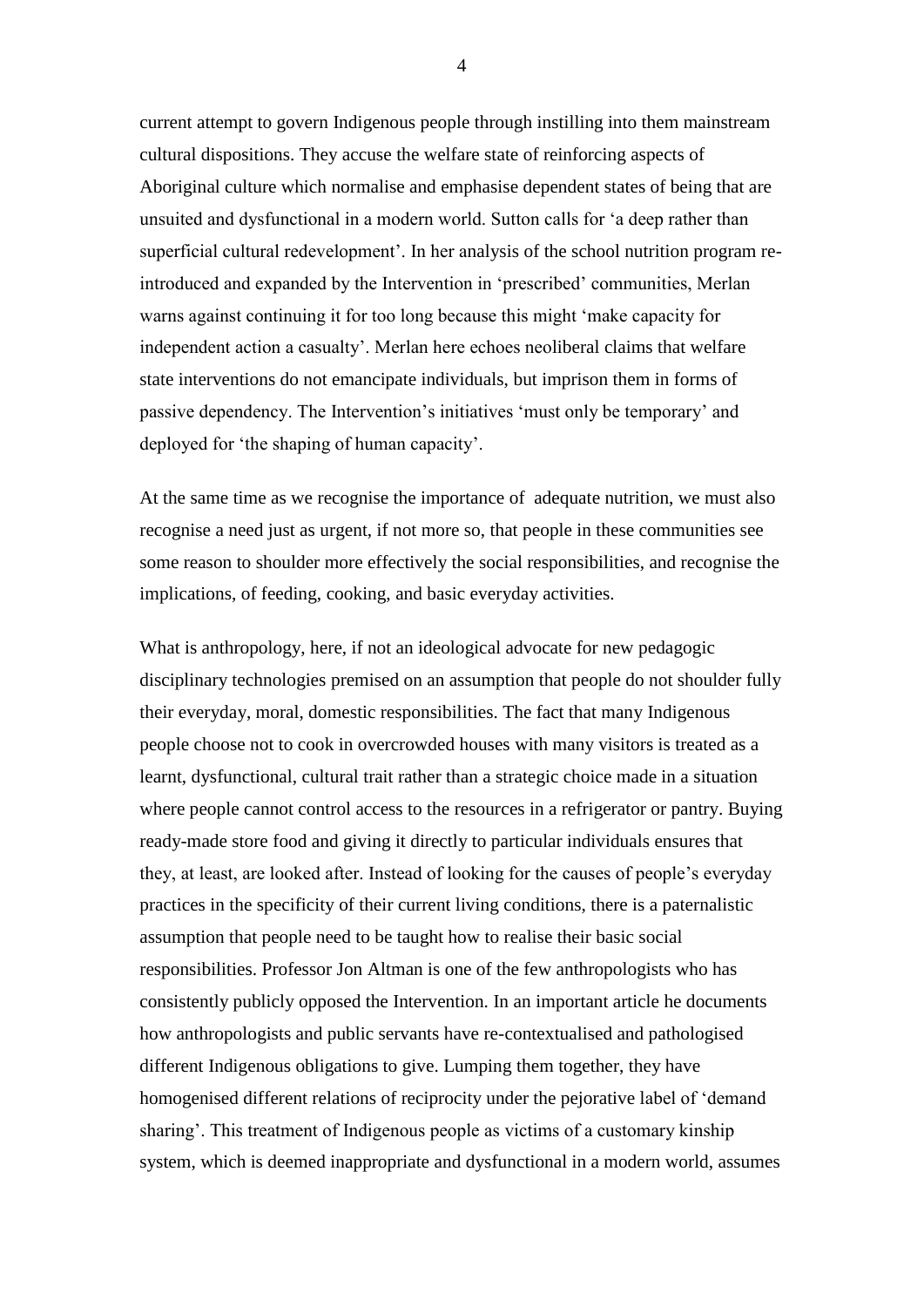that they are prisoners of a faulty cultural logic. It is perhaps no accident that two major supporters of the Intervention, Sutton and Merlan, come out of a linguistic tradition, for their model of culture is of a fixed and, in this case, deficient cultural grammar. Both selectively use ethnography to claim that welfare dependency has deep cultural roots in Indigenous people's ritual, ceremonial and kinship obligations, such as between a mother's brother and his nephew. It is absurd to assume that Indigenous people do not make distinctions between modern and customary forms of dependency, let alone to assume analytically that they are similar phenomena.

This cultural reductionist argument of an inherent cultural tendency to dependency ignores the different historical periods when Indigenous people were employed in rural areas. It also ignores the scholarly anthropological work on northern Australia that has focused on cultural autonomy and creativity within Indigenous communities. Berndt, Tonkinson, Kolig, Mackinolty and Wainburranga, and Rose have documented the complex world of creative borrowings through which Indigenous people have resisted by reformulating dominant hegemonic structures. Whereas the Intervention posits dysfunctional passivity to be a consequence of welfare, there have been many creative local responses and resistance to welfare policing, including the Intervention.

Current justifications for the Intervention include claims that it protects women, children and families from the demands of relatives by ensuring that half of welfare income is quarantined. We do not question the sincerity of the motives of government or its academic supporters but we do question the selectivity of the forms of governmentality that are being deployed around Indigenous people. What right does the state have to manage people's gifts to each other or even the persistent demands of certain relatives? Currently, Indigenous people's quarantined welfare income (that is, half their payments) must be spent at certain approved stores using an electronic card, which monitors and prohibits expenditure on alcohol, tobacco, pornography and gambling. If families wish to purchase larger items, such as whitegoods, then they must submit a quote and a special request to Centrelink, which will directly pay the supplier. A huge, administrative, electronic panopticon has been established to watch over everyday purchases to ensure that they are spent on family-oriented goods. This disciplining of Indigenous forms of consumption seeks to disseminate mainstream models of family life and to internalise 'more rational' forms of subjectivity that use a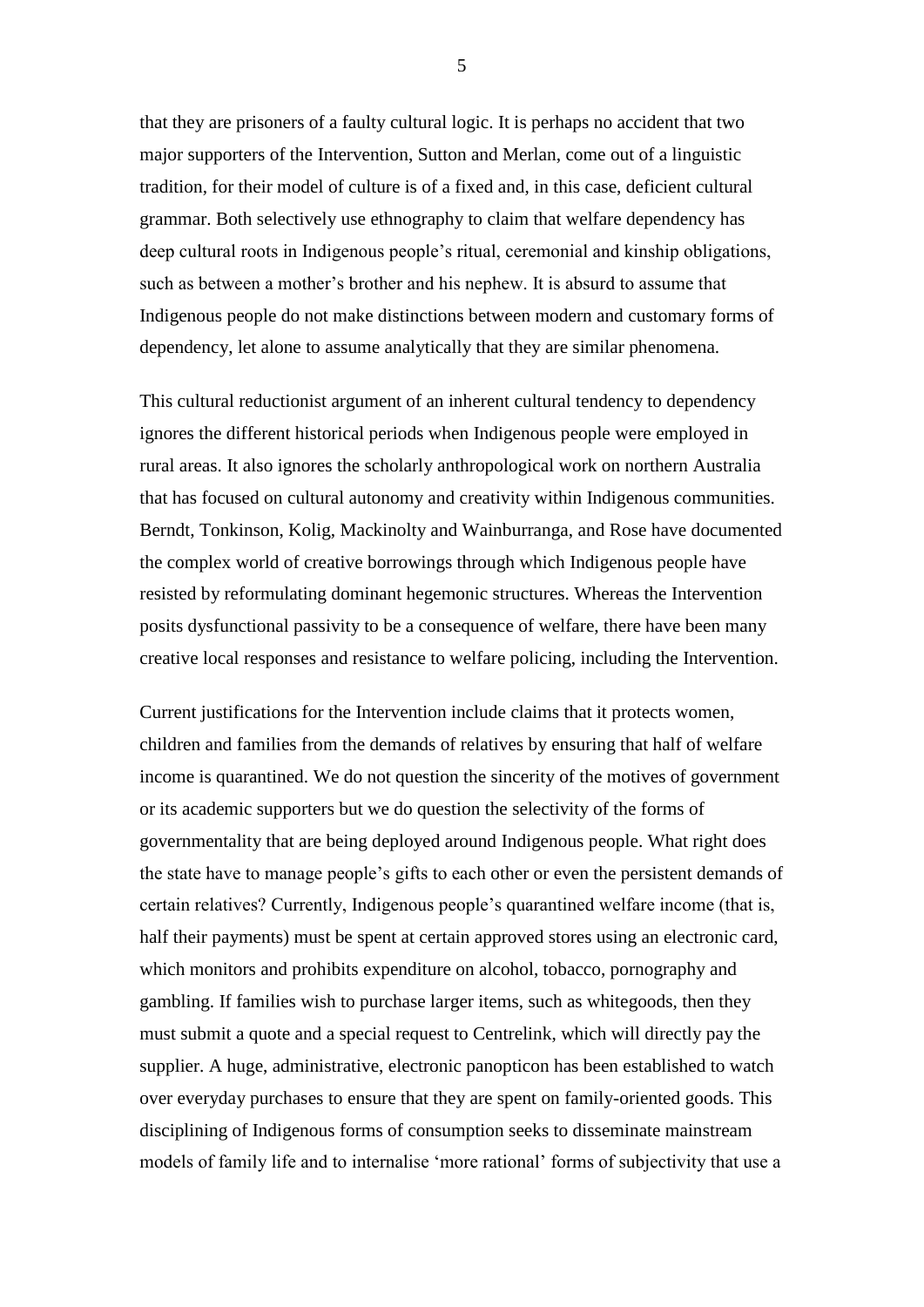mainstream calculus in allocating scarce resources and affective care. The Australian Council of Social Services estimates that income management in the Northern Territory will affect approximately 20,000 individuals and cost \$4100 per person per annum to administer. Revealingly, the government has moved Indigenous people off community development work programs and onto welfare payments so they can become 'income managed'. When faced with a choice and a conflict between its own moral priorities, today's state, via its policies and practices, affirms the priority and transformative powers not of work but of keeping people in dependent tutelary states of surveillance.

As a social engineering project, the Intervention uses a massive surveillance system to realise not just health, education, food and welfare goals, for it also seeks to transform the desire and need for these forms of bio-security into mechanisms for reorganising Aboriginal forms of sociality. Diverse institutions for realising everyday needs such as health, education, food and welfare are used to create a carceral state around Indigenous people, where the systems of surveillance, discipline and pastoral care that belong to total institutions are diffused into the social body. It is not just in the Northern Territory that the carceral state is being expanded around Indigenous Australians but also in Western Australia and Queensland. There, schools have become a means of monitoring and disciplining parents, whose welfare payments are reduced if their children fail to attend school regularly. Justified as reducing future forms of welfare dependency by improving children's education, such measures use Indigenous people's dependence on government funds and services to create surveillance and disciplinary regimes that also promise to integrate Indigenous people into mainstream society. We are dealing with significant shifts in the political rationality of how to govern. In particular, the rationality of governance ultimately seeks to transfer and implant the management of the social risk of poverty, health and education within individuals and their communities, making both into self-governing moral units.

For its supporters, the Intervention is not repressive but 'positive' and 'productive' in advancing a distinct way of life. 'Evidence-based policy' is the government's euphemism for its new transformative practices and technologies. Their aim is to incorporate empirical and practical versions of the social sciences into the design of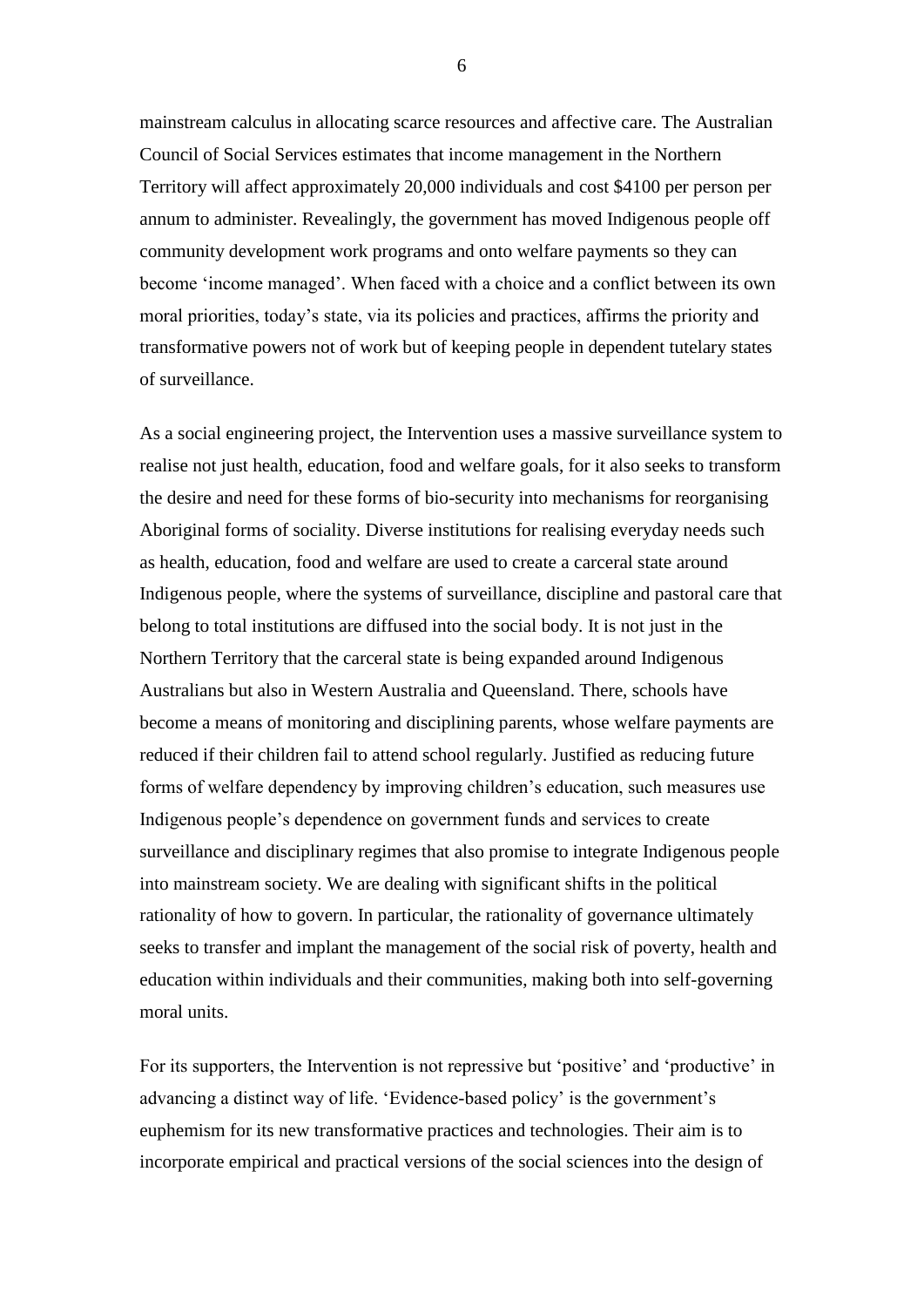more effective microtechnologies of social governance. In his philosophical analyses of European history, Michel Foucault related the emergence and development of the social sciences to the emergence and development of modern technologies of power. Foucault argued that power never exists independently of knowledge; instead structures of power create and deploy bodies of knowledge around the kinds of subjects they posit and seek to bring into being. As anthropologists, we are interested in why outdated and discredited bodies of anthropological knowledge have been revived in Australia under the Intervention. Concerns with social pathologies and cultural dysfunctions that featured in functionalist approaches in the 1940s were a form of anthropology suited to colonial concerns with the scientific administration of native subjects. In their contemporary teaching, many anthropologists will emphasise the importance of social functions, but they also point to functionalism as a morally laden approach that ignores how wider structures generate the socio-cultural practices labeled as dysfunctional. In Australia, it has not just been politicians, public servants and journalists who have rushed in to revive such problematic social science analyses, which internalise and subjectify the causes of social problems as moral problems, but also leading professors of anthropology, such as Peter Sutton, Francesca Merlan and Marcia Langton.

Currently, we are witnessing the emergence of a new form of compromised, conservative anthropology aligned with Australian government policies. Despite strong public disavowals of having a racial character, these are above all policies that deploy and experiment with new forms of racial governance. This ideological realignment of Australian anthropology dealing with Indigenous communities has been facilitated by three factors: 1) the transformation of many academics into part-time or full-time consultants who celebrate and feel morally empowered by their 'practical' concerns; 2) the corporatisation of Australian universities and their desire to demonstrate the practical relevance of academic disciplines to government, students and the wider public; and 3) the imposition of national interest agendas on all Australian Research Council grants. Despite their highly lucrative private remunerations, many contemporary consultant anthropologists keep a foothold in the university system which adds academic status to their practical advice. Authorised by government concerns and a popular moral panic, which they have helped to create, these anthropologists have used books, academic journals, newspapers, television and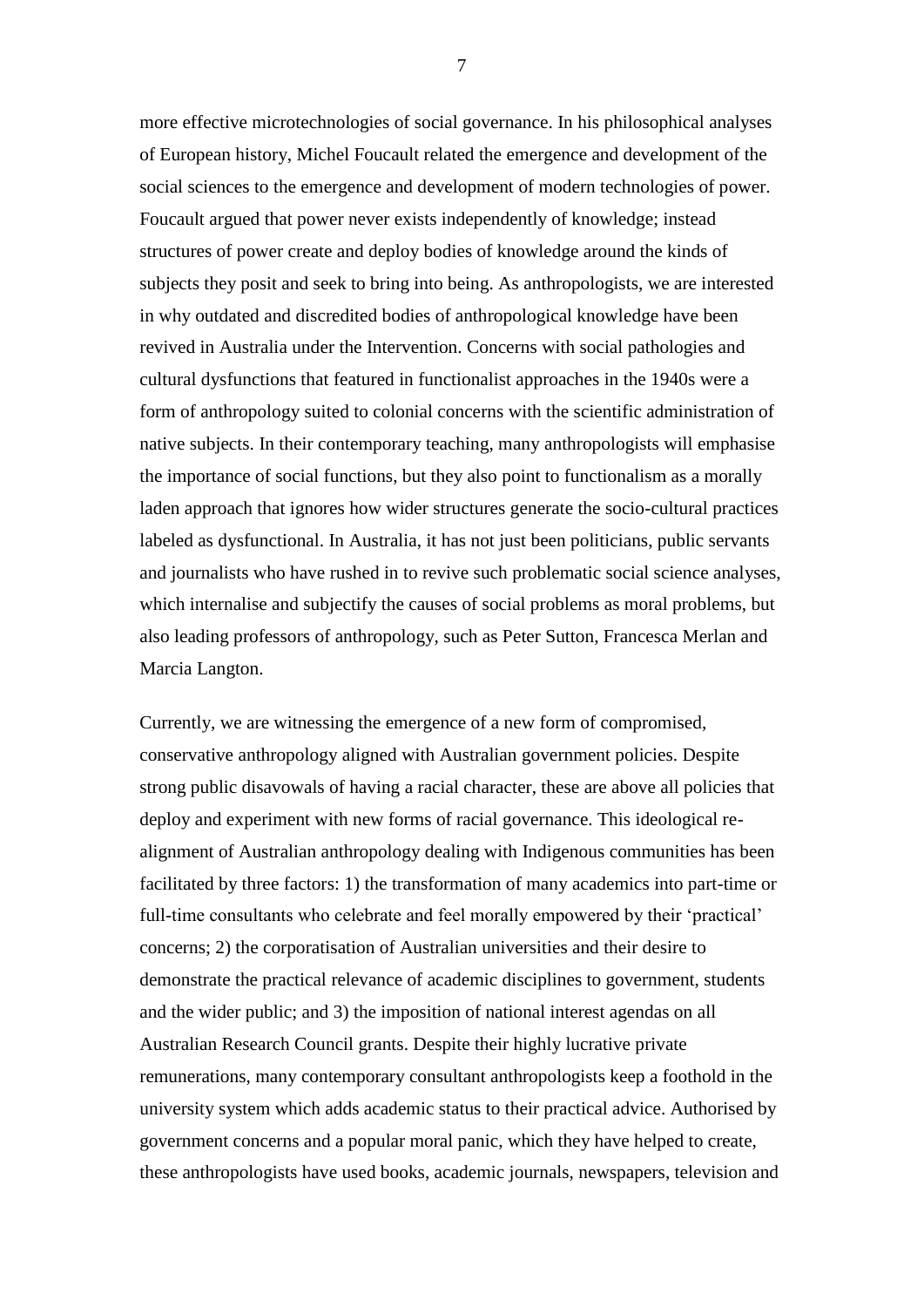the internet to propagate ideas which until very recently would be regarded as outdated ideological nonsense.

Local Indigenous communities do face real problems and difficulties, but does this legitimate creating coercive governmental structures around them, which it would be highly problematic, if not politically impossible, to apply to non-Indigenous citizens? Both Merlan and Sutton have justified the initial military-like entry into Indigenous communities as a theatre of power necessary to notify paedophiles, bullies, drug addicts and corrupt oligarchs that their time is over. Both use ethnographic familiarity with Indigenous communities to personalise the need for exceptional forms of state power, which lump together diverse social problems and ignore other, more effective solutions.

Merlan and Sutton believe race has been overemphasised in explaining Indigenous people's social problems and they especially reject seeing the Intervention as having a racial character. As Merlan puts it: 'we should move away from the centrality of objection to the intervention as "racially discriminatory". Continuing a long tradition of conservative Australian anthropology, which often simplifies and marginalises ‗race' as an analytic category, she argues, ‗Race does not, and never has, offered a full account of the burdens of marginalisation and dependency that these communities have come to face, nor of the social and cultural specificity with which they do so. Other factors, in combination with race, lie behind the plausibility of intervention that the government seized upon'. We do not dispute the existence of other factors but what needs to be noted is how some Australian anthropologists will in a token way acknowledge that race cannot be dismissed from explanations of subordination and marginalisation. However, the other factors that they evoke in their supposedly more complicated picture invariably work to edit out and minimise race and especially cultures of racial resistance.

Highly problematic is Merlan's use of anthropology to argue that the historical and socio-cultural specificity of Indigenous groups makes it often inappropriate to apply universal human rights. Such arguments prop up the Intervention in the face of international criticism that it breaches international human rights treaties. Like many commentators, Merlan participates in an ideological construction of the practical which is celebrated and juxtaposed against idealist abstract politics. Today, this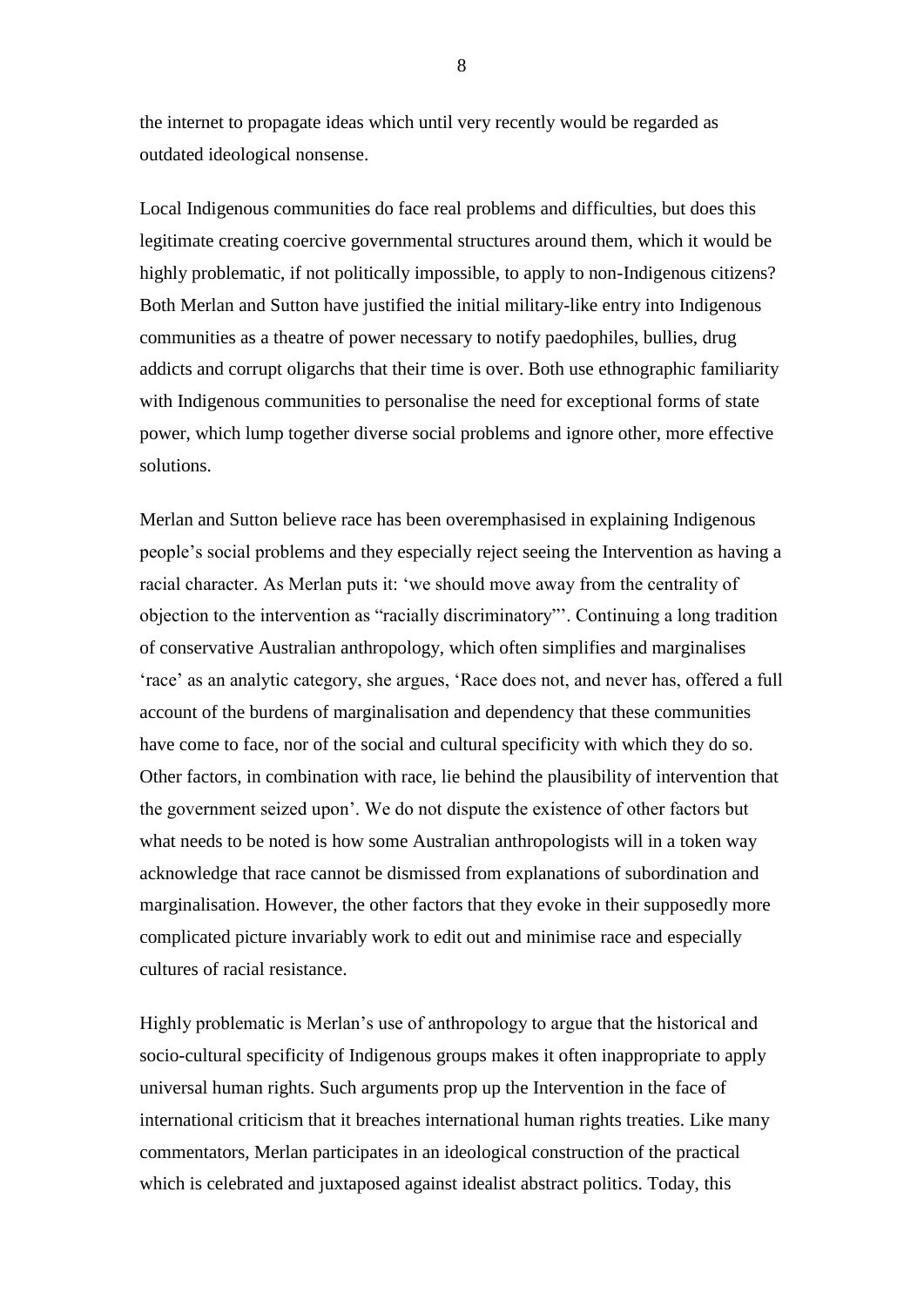simplistic dichotomy is frequently used to criticise international attempts to constrain Australian government policy by what Professor Merlan calls 'rights normativity'. Drawing on the ethnographic specificity of Indigenous communities, Merlan argues that ‗universalist understandings of rights can be problematic in their application to people whose social lives differ from the mainstream'. Yet the whole point of universal human rights was to protect marginal groups from being created by their national governments into a legal state of exception. Reproducing Sutton's argument, Merlan claims that a political culture emphasising rights and treating them as a form of protection has emerged since World War II and that: ‗This makes us incapable of imagining kinds of arrangements in which rights do not occupy the same position or are not conceived in the way we conceive of them'. Here, it is anthropology's cultural relativism, its celebration of cultural pluralism, which is mobilised to claim that 'the universality of equal rights' does not fit in with the culture of Australia's Indigenous people. Such sweeping ahistorical cultural claims raise questions about anthropological ventriloquism, which involves anthropologists revoicing their own political position as the cultural voice of informants. It is scandalous to use anthropology's familiarity with the alterity of Indigenous cultures to legitimise their legal alterity, their transformation into a modern state of exception.

For Merlan, an emphasis on rights is based on a notion of the separate and distinct individual and that Aborigines have alternative ways of thinking about obligations. 'It is illusory to think of an individualistic and oppositional notion of rights as less coercive than other kinds of possibilities that might be developed.' Philosophers such as Hannah Arendt are called in to question our commitment to the 'right to have rights' and instead what is asserted is the importance of our concern to assist effectively 'rather than doggedly assume the applicability of a single, allegedly universalist system of rights'. Merlan even claims that Aboriginal customary culture accords rights a secondary status as compared to responsibility. The respected anthropologist Fred Myers is used to provide ethnographic authority to this tricky distinction which is of dubious relevance for discussing the modern relationship of the state to Indigenous people. What is also not questioned is whether Indigenous understandings of responsibility can be equated with how responsibility is formulated within a neo-liberal model of welfare that speaks of mutual obligations and the responsibilities of welfare recipients.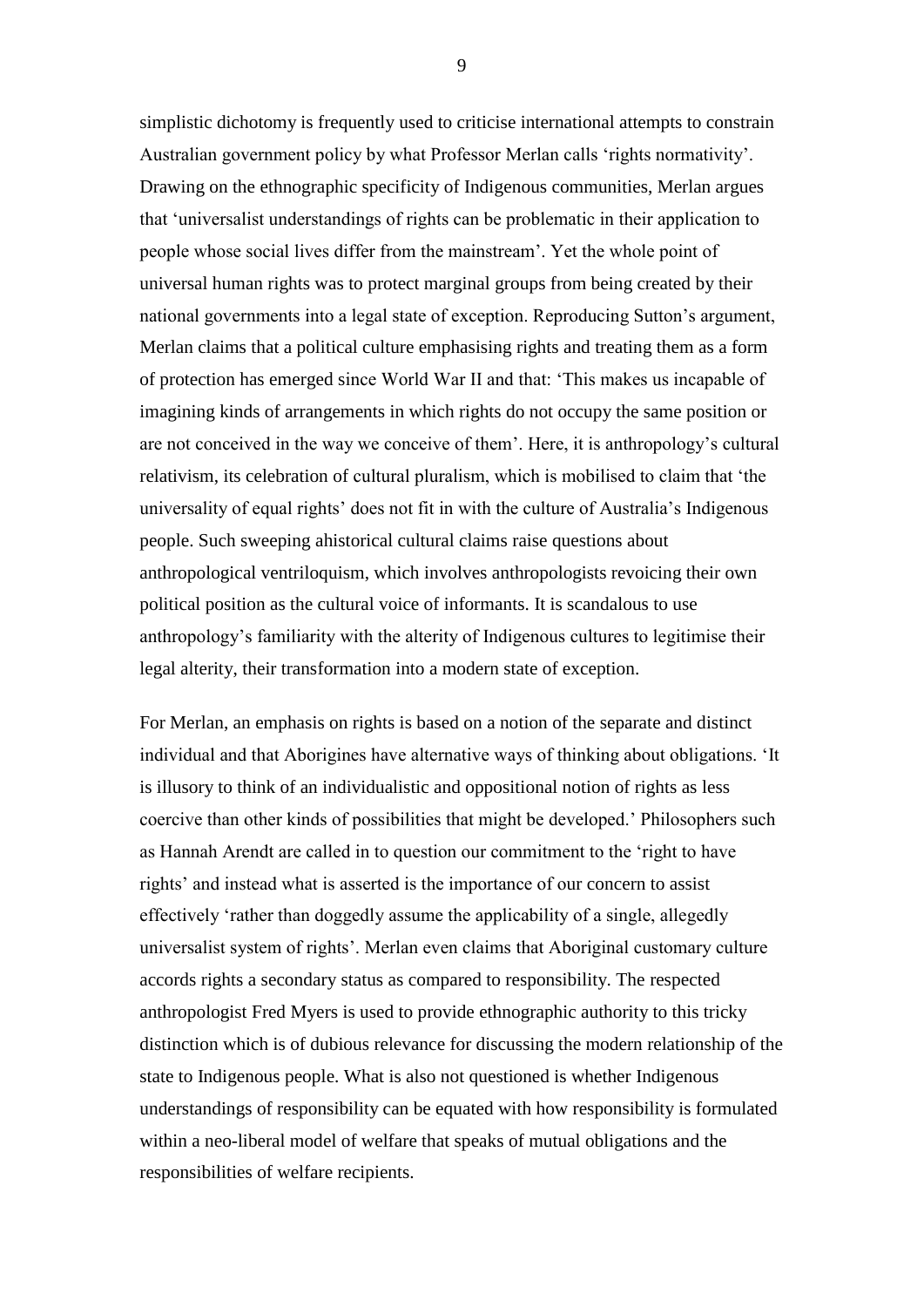Currently, parts of Australian anthropology have become a means of realigning Indigenous people's voices and needs with a government position that manufactures the practical as being in opposition to Indigenous political rights. Claiming to be engaged in capacity-building, this new humanitarian ideology rearticulates neo-liberal views that Indigenous people and their culture are harmed by the 'free' care and rights that we give them and will be improved by more intrusive, controlling forms of care and conditional rights. While some anthropologists may believe that it is ethnography and social theory that underpin their views, it is possible to see the influence of popular neo-liberal understandings that claim we have been too soft in policing Indigenous communities (even though Aborigines form a disproportionately high percentage of the prison population) and too soft with welfare payments. There is a demand for Aborigines to give something back, despite their economic poverty. But what can they give back except tokens of compliance to mainstream norms? They must display appropriate evidence of a new found self-discipline through being supposedly more caring and diligent about their family's health, sending their children to school, cooking regular meals, and shopping in a responsible way. These are not just practical measures but disciplinary forms of racial hegemony that demand symbols of Indigenous people's acquiescence and compliance to the dominant culture's norms. These micro forms of everyday governance seek to problematise Indigenous people by implying, for example, that if parents do not cook regular meals or cannot ensure their children attend school regularly that these parents do not love or care for their children, that they are morally dysfunctional.

Nikolas Rose argues perceptively that modern ways of assembling risk are intimately related to the valorisation of community as a site of policing. Increasingly replacing the previous space of the 'social', 'community' emerges as the new space of governance, as the territory for new interventions. Along these lines, the Intervention needs to be seen in the wider context of other government measures introduced throughout Australia where Indigenous communities have been pushed into mutual obligation agreements, which seek to transform them into self-policing and selfdisciplining communities.We disagree to some extent with Altman and Hinkson's argument that the 'individual' has replaced the 'community' as the focus of neoliberal welfare concerns.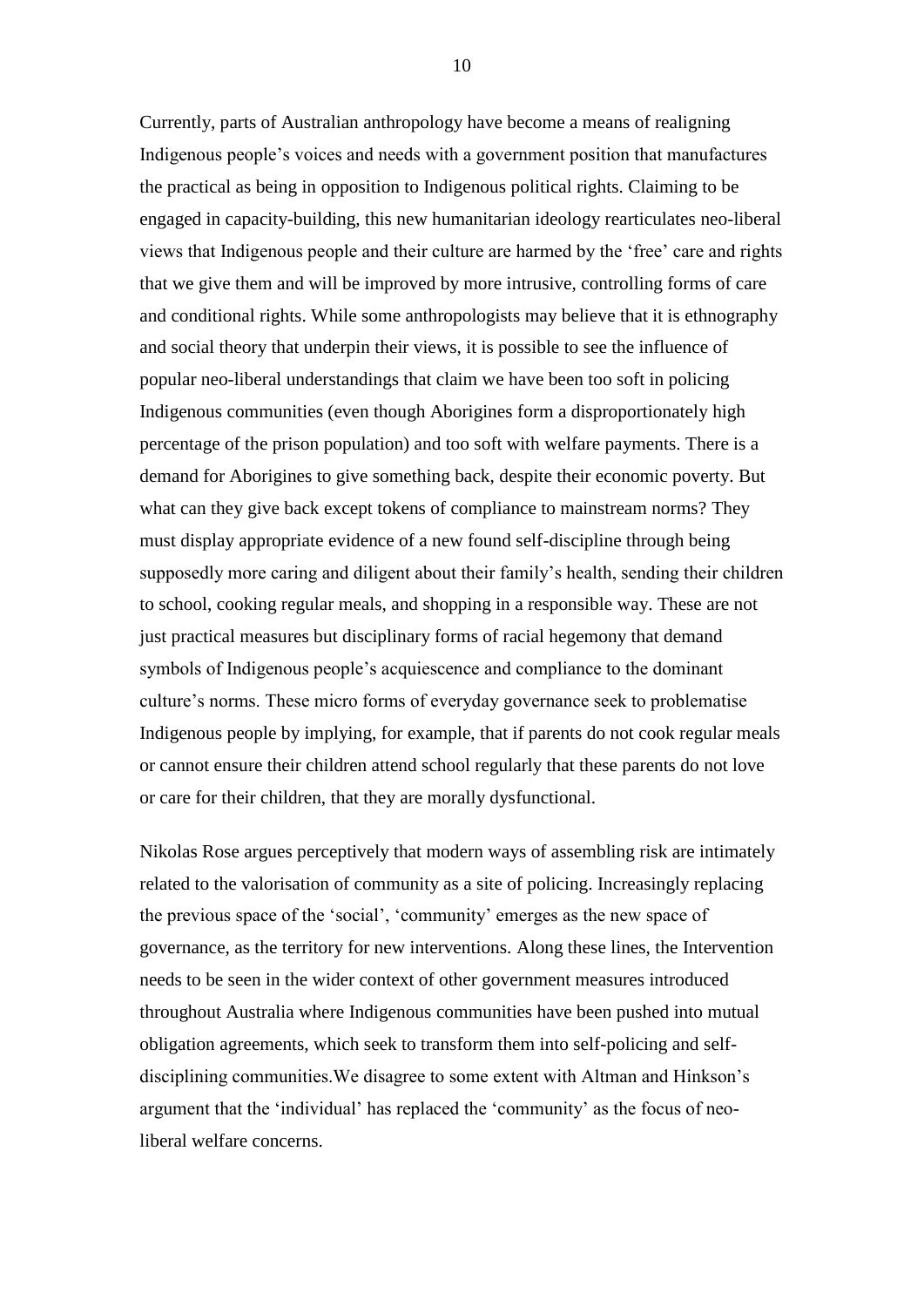Both inform contemporary state practices, with technologies of individuation existing alongside a renewed emphasis and demand for communities to be self-policing. In Western Australia, on the edge of the Great Sandy Desert, the small Aboriginal community of Mulan signed up to what has been called a 'Hygiene Pact'. In return for government financial aid to install a petrol bowser, the community undertook to implement a program to ensure their children showered everyday and washed their faces twice a day, and rubbish bins were emptied twice a week. Such neo-liberal policies are not directly aimed at minimising welfare costs, but more at maximising the welfare system's transformative efficacy. They are framed as part of a long-term goal to reduce welfare costs though first training people in the disciplinary social habits that will facilitate them joining the workforce. Here hygiene and health join job training and education to create a disciplinary carceral state around remote Indigenous people.

For many years, the welfare system has been progressively tightened up around non-Indigenous citizens, creating a surveillance system of self-reporting around the unemployed that seeks to instill psychological discipline and aspirational capacities. It is the capacity to have ongoing hope for a job which is being monitored through the pastoral reporting regimes of a welfare state. With regard to Indigenous people in the Northern Territory, the Australian state has gone further in its demands that welfare not be passive and has sought to perfect a system of welfare surveillance which seeks to be pedagogic while also operating as a form of punishment for being dependent. When Indigenous people on welfare gain employment, they become free of welfare quarantining whatever their personal qualities. It is work that confers individual independence, with welfare conferring a contingent form of freedom, a tutelary state of being subject to monitoring by structures which have their own pastoral objectives and techniques for creating subjects.

Merlan and Sutton's emphasis that it is not poverty but culture that leads Aborigines to seek out dependencies is part of what has been called the Queensland school of anthropology. Apart from playing down race, it has also systematically played down and criticised anthropologists who have focused on contemporary Aboriginal forms of resistance. Other anthropologists, like Jeff Collmann and Barry Morris, who were part of the Department of Anthropology at the University of Adelaide, have documented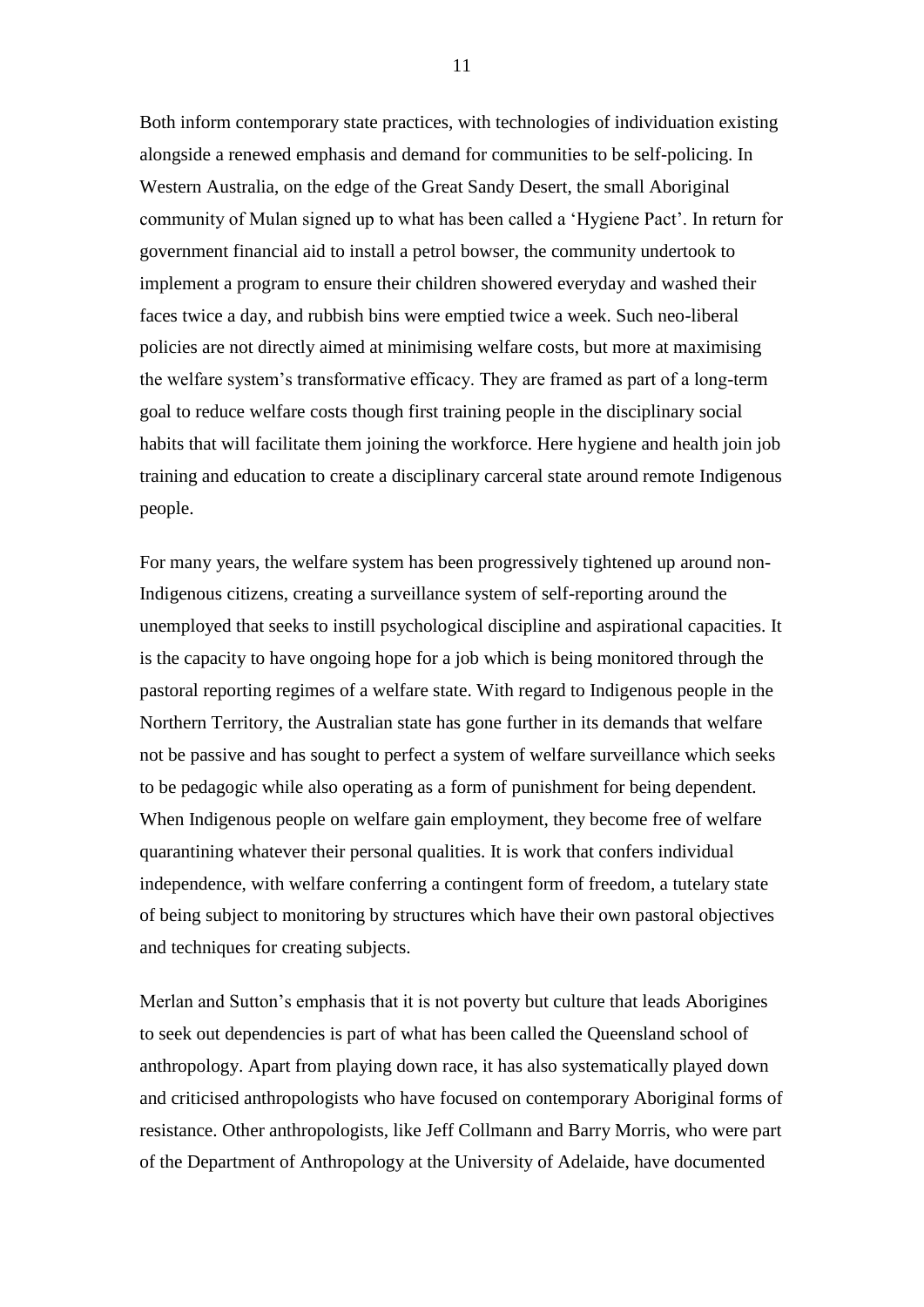the opposite, namely, Indigenous people seeking autonomy and seeking to evade capture and control by the welfare state. Today, it is not the essentialisms and determinisms of biology that serve to racialise Indigenous people but certain psychocultural essentialisms and determinisms that treat Indigenous people as prisoners of embedded cultural logics or grammars. Culture has replaced race as the new way of producing internalised essentialisms. Social problems are reduced to cultural problems and, indeed, to moral problems, to the inappropriate or dysfunctional use of Indigenous moral schemes.

Australia was founded as a penal colony, as a site for experimenting with the breaking and remaking of selves. Later, after the convicts, Australia's Indigenous population provided the ultimate subordinate group, which was experimented with through incarceration into various kinds of total institutions run by church and government. Freed from these direct forms of moral supervision and discipline, Indigenous people now exist within the care of a carceral state where the surveillance and pastoral technologies of the prison, mission, government reserve and the asylum have been moved into everyday institutions. The NT Intervention is a huge experiment in tightening up this carceral state through increased forms of surveillance that use not just more police and non-Indigenous administrators but also schools, health, housing, welfare payments and even licensed shops. The aim is to instill a moral watchfulness and discipline in Indigenous people which will normalise and transform them into mainstream citizens who use an alternative calculus in their social relations. It is mainstream forms of the economic which are being disseminated as a way of grounding and forming subjectivity and social life.

The scandal of contemporary Australian anthropology is that it bends its ethnography and twists its theory to legitimise these new forms of racial hegemony, which claim that the securing of modern forms of bio-security requires the suspension of Indigenous people's civil rights and their hopes for self-determination.

## **Bibliography**

Agamben, G., State of Exception, University of Chicago Press, Chicago, 2005

Altman, J. C., A genealogy of 'demand sharing', paper presented at the Ownership and Appropriation Conference, University of Auckland, New Zealand, 8–12 December 2008.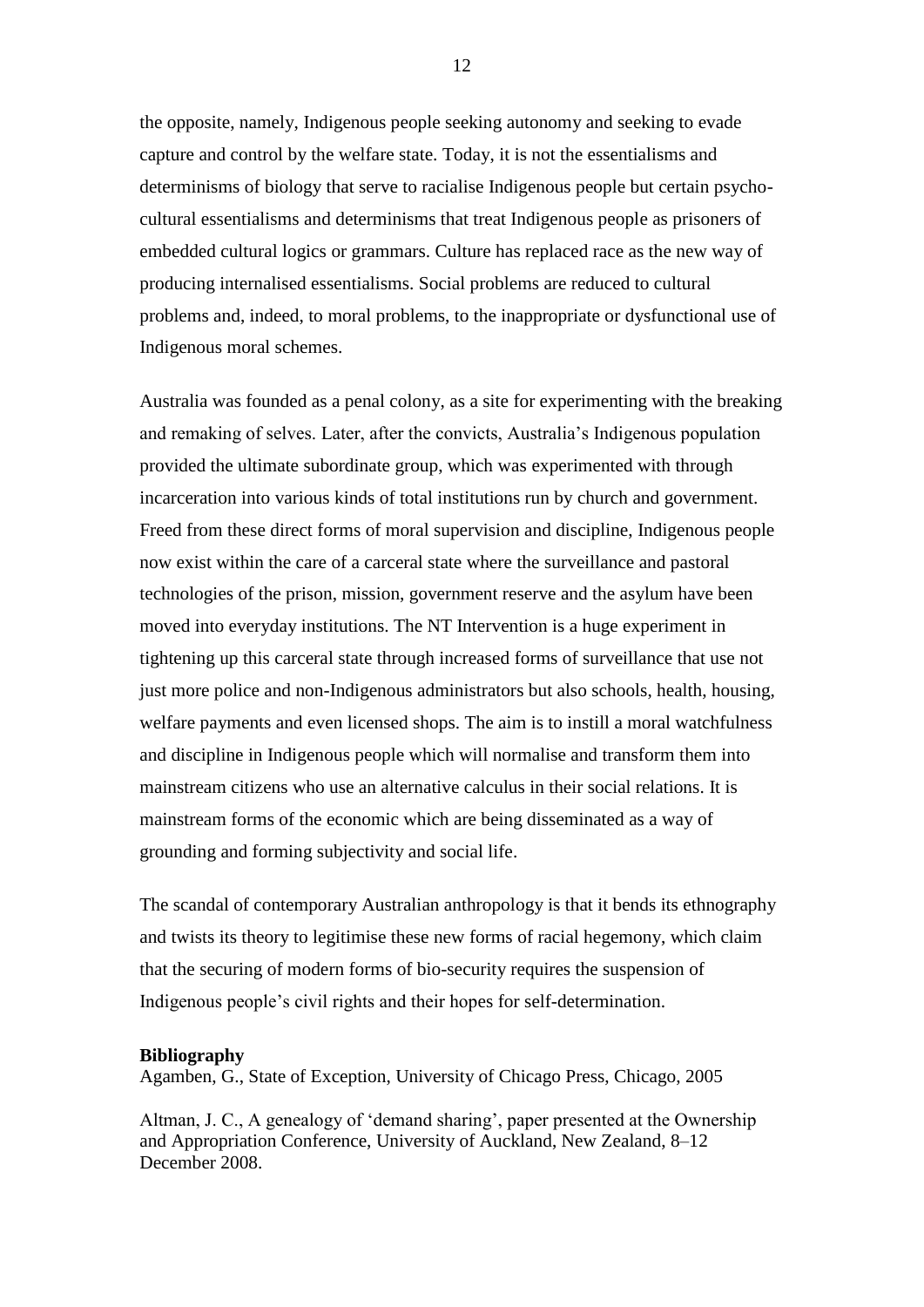Altman, J. and M. Hinkson (eds), Coercive Reconciliation, Arena Publications, Melbourne, 2007.

Altman, J. and M. Hinkson, ‗Very Risky Business' in Risk, Responsibility and the Welfare State, G. Marston, J. Moss and J. Quiggin (eds), Melbourne University Press, Melbourne, 2010.

Altman, J. and M. Hinkson (eds), Culture Crisis, UNSW Press, Sydney, 2010. Anderson, I., 'Mutual Obligation, Shared Responsibility Agreements & Indigenous Health Strategy', Australia and New Zealand Health Policy, vol. 3, no. 10, 2006, pp.  $1-10.$ 

Berndt, R. M., An adjustment movement in Arnhem Land, Mouton, Paris, 1962. Collmann, J. R., Fringe-dwellers and welfare, University of Queensland Press, St. Lucia, 1988.

Cowlishaw, G., Rednecks, Eggheads and Blackfellas, University of Michigan Press, Ann Arbor, 1999.

Lattas, A. and B. Morris, 'The Politics of Suffering and the Politics of Anthropology' in J. Altman and M. Hinkson (eds), Culture Crisis, UNSW Press, Sydney, 2010.

Mackinolty, C. and Wainburranga, P., ‗Too Many Captain Cooks', in Aboriginal Australians and Christian Missions, T. Swain and D. Rose (eds), Australian Association for the Study of Religions, Adelaide, 1988.

Merlan, F., 'More than rights', Inside Story, 2009, .

Morris, B., Domesticating Resistance, Berg Publishers, Oxford, 1989.

Rose, D. B., Hidden Histories, Cambridge University Press, Cambridge, 1991.

Rose, D. B., 'Ned Kelly Died For Our Sins', in Religious Business, M. Charlesworth, (ed.), Cambridge University Press, Cambridge, 1998.

Rose, D. B., ‗The Saga of Captain Cook', in Telling Stories, B. Attwood and F.

Magowan (eds), Allen & Unwin, Sydney, 2001.

Rose, D. B., Reports from a Wild Country, UNSW Press, Sydney, 2004.

Schmitt, C., Political Theology, University of Chicago Press, Chicago, 2005.

Sutton, P., The Politics of Suffering, Melbourne University Press, Melbourne, 2009.Sutton, P., ‗Culture Worriers', The Australian, 3 June 2009.

Tonkinson, R., The Jigalong Mob, Holt Rinehart & Winston, New York, 1974.

Wolfe, P., 'Settler Colonialism and the Elimination of the Native', Journal of Genocide Research, vol. 8, no. 4, 2006, pp. 387–409.